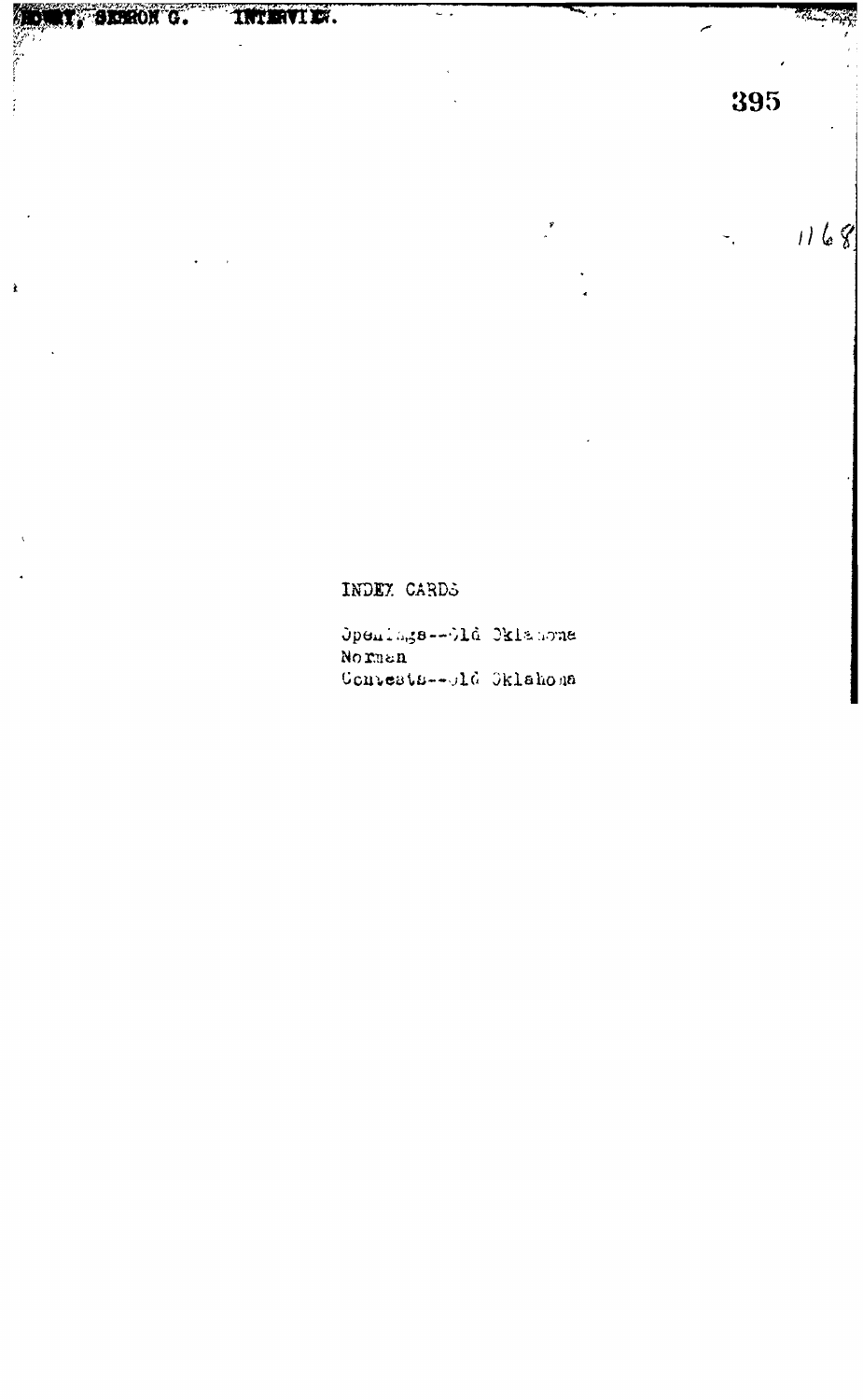1168 396

پښتون جوړې<br>د

## Field Werker: Maxel H. Haralsen

Mr. Sebren G. Hewry (White) **BIGGRAPHY OF** One mile North and one East of Norman, Oklahema.

**BORN** Mevember 4, 1858 Benton Ceumty, Arkansas

**PARENTS** Father, George Howry, Georgia Moved from Gaergia to Arkansas Died 1864 Mether, Rinda Graham, Georgia Moved from Georgia to Arkansas **Died 1864** 

Story as teld by Sebron G. Howry.

When my parents died I went to the home of my Uncle Sebren Graham te live. My sister Belle and brother William assempanied me there, but my two clder brethers made their way clse where. I stayed there mear Regers, Arkansas for twenty six years then started out to see some of the rest of this country. I married in December 25, 1882 and moved in 1884 to Alex, Oklahoma (Grady County). Lived en the "Red" Alexander place there two years. In 1884 I meved to Parcell (MoClain County) and stayed there until 1889.

Instead of deing regular farming, as I had previewaly been deing I did gardening.

I left Fureell April 22, 1889, assempanied by my brether George and William, crossed the Canadian near the present bridge site, by sudmuding our horses, as the river was on a bank to bank rise. We all made the run horseback.

We were propared with stakes with white flags on which which were our manes, I located on the nerthwest quarter Soution 30

 $\label{eq:3.1} \begin{array}{ll} \Psi_{\alpha}(\rho) = \frac{1}{2} \partial_{\alpha} \Psi_{\alpha}(\rho) \Psi_{\alpha}(\rho) \end{array}$ 

 $\frac{1}{2}$ 

 $\mathbb{R}^{\frac{1}{2}}$  by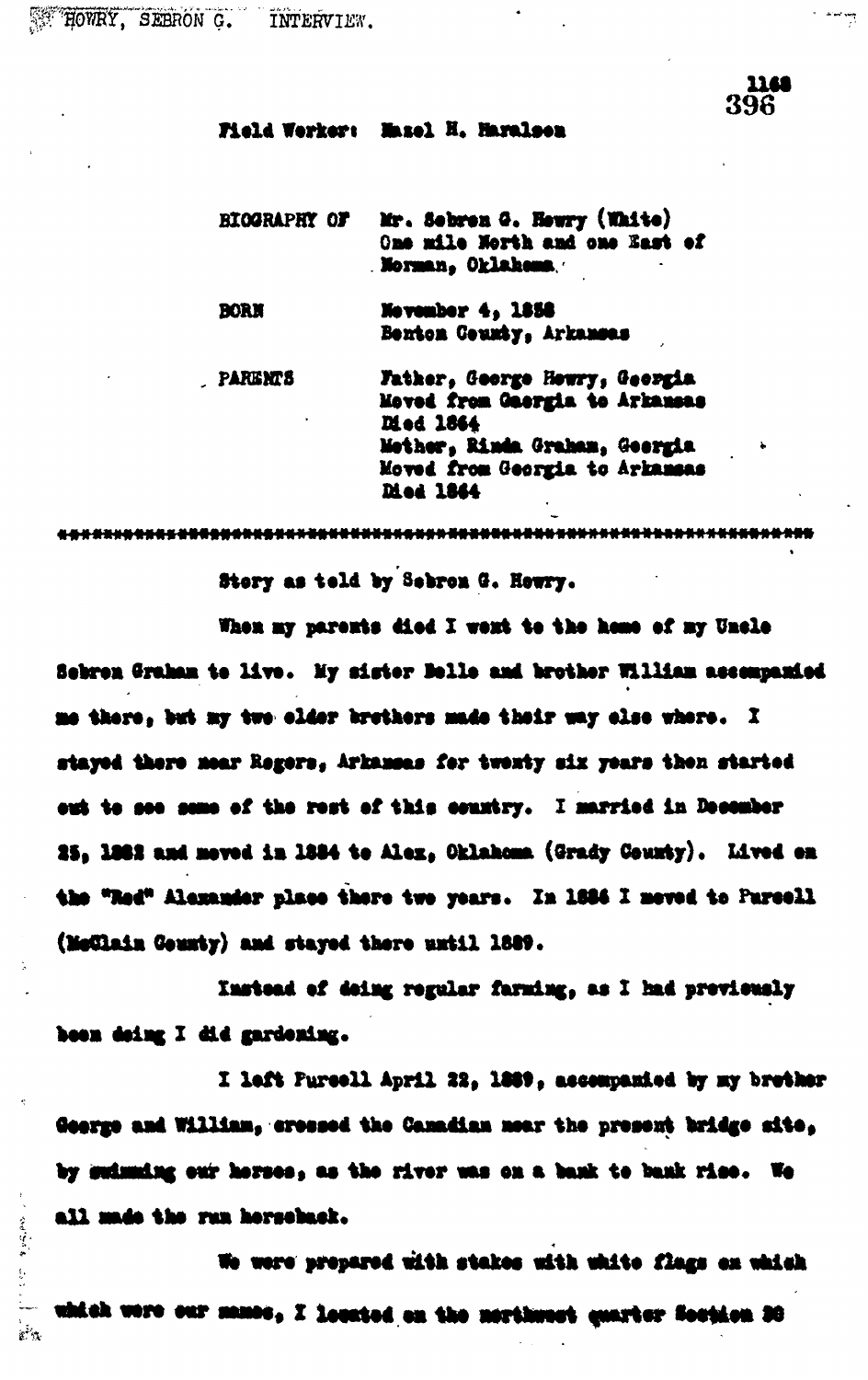HOWRY, SEBRON G. INTERVIEW.

Control of the Control

**North Channel** 

ķ.

· Content of Web Content of Content

o2n

Township 9, Range 2 west. My brothers George lecated on nowthwest eunrter, Soction 30, Township 9, 2 wort range and William on North rest quarter, Section 24, Township 9, north 2 west.

 $3 + 1$ 

All there was to the tewn of Norman was the Box car depot and Saxta Fo section house. The depet sat acress the tracks east of the present section house.

The mext day April 23, 1889, the lumber was weiting on the track, a lumber yard was deing business, they surveyed the Norman tewnsite and buildings started up.

The first building to be erected was a hotel and Gafe, which was built on the South side of the present 200 block East main street. With in the next two weeks a mumber of muall business houses were crected on both the nerth and south side of this block. These building vere bex and the hotel was two storied.

My friend Ed Ingle a nowspaper man sottled just north of my location. He came in on the train and I met him and we rode areund this quarter and feund it had no mane or stakes on it, so he put his down. He established the first newspaper in Cleveland County in the fall of 1889.

Amether friend. Dr. Burch, bought the right to the quarter megt of mine. I leamed him the maney to make the trade.

I huilt a frame house on my quarter section, the first frame house in Cloveland county. Started it on the 24th of April, 1989.

I later found my claim had been contested by a G. A. R. man and I had it in court for seven years, with two desisions against a **bodore 3. Chamble way in the a coat of those**  $\mathcal{L}$